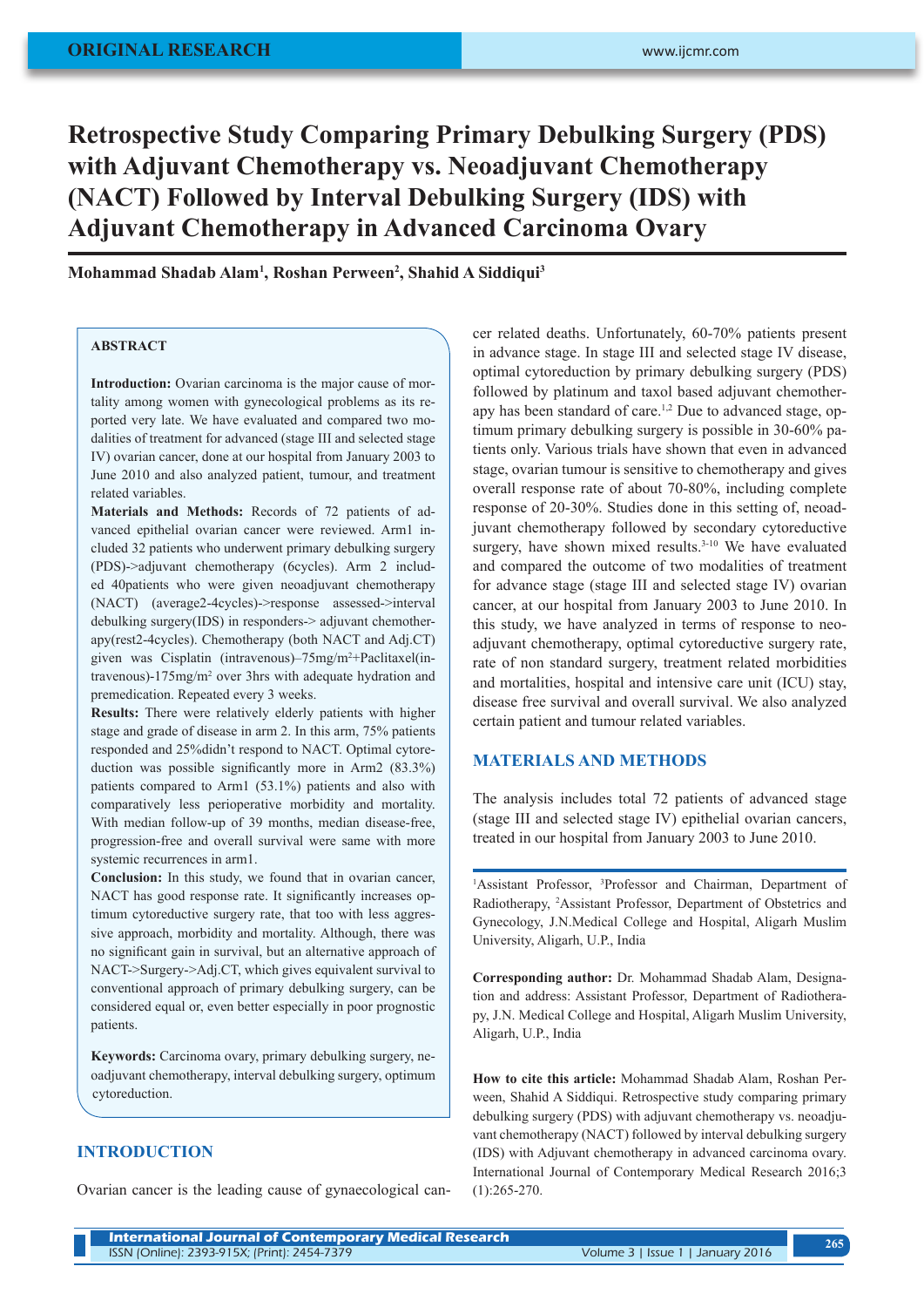On the basis of treatment modality used, patients were grouped in 2 arms -

Arm 1 included 32 patients in whom primary debulking surgery (PDS) followed by adjuvant chemotherapy (6 cycles) was done.

Arm 2 included 40 patients, treated with neoadjuvant chemotherapy (NACT) (average 2-4 cycles) followed by interval debulking surgery (IDS) done in chemo-responding patients and then adjuvant chemotherapy (rest 2-4 cycles).

The initial work-up of all patients included clinical examination, radiological studies, serum tumour marker (CA-125) level and histo/cytological evidence of malignancy by FNAC or, biopsy. In all patients, surgical exploration was done, to assess resectibility of tumour. Primary debulking surgery was performed when optimal cytoreduction seemed feasible and neoadjuvant chemotherapy was given for primary unresectable tumours. Surgical exploration was usually done laparoscopically (44 cases). Laparotomy was done (28 cases) when laparoscopy was contraindicated. Regarding treatment modality to be used, it was based on combined decision of operating surgeon and oncologist. Primary debulking surgery was performed when optimal cytoreduction could be achieved by the standard surgery (32 patients). However, in a few such cases non-standard surgery, meaning resection of one or more organ (e.g., small intestine, colon, spleen), was done to achieve an optimal cytoreduction. Neoadjuvant chemotherapy was given to those patients who were deemed unresectable due to disease related or, inoperable due to patient related factors. The criteria used for selection of patients for neoadjuvant chemotherapy followed by interval debulking surgery and adjuvant chemotherapy included general condition of patient not fit for aggressive upfront debulking surgery, optimum cytoreduction not possible, optimum cytoreduction possible at cost of significant morbidity / mortality, extensive pelvic and metastatic tumour load, uncountable peritoneal metastasis, involvement of upper abdominal area especially diaphragmatic area, extensive bowel involvement, involvement of portal triad, stage IV disease especially liver/ lung metastasis and patient refusing for primary surgery.

Response assessment was done by clinical examination, serum CA 125 level, and radiological studies. WHO criteria was used to assess tumour response. Patients responding to NACT were referred for interval cytoreduction. Patients, who did not respond to NACT, were given second line chemotherapy.

Debulking surgery included total abdominal hysterectomy + bilateral salpingoophorectomy + total infragastric omentectomy + peritonectomy limited to the pelvis, paracolic gutters, anterolateral diaphragmatic area + pelvic and common illiac lymphadenectomy + paraaortic lymph node sampling + maximum possible metastatectomy + ascitic and peritoneal cytology.

Chemotherapy (in both neoadjuvant and adjuvant setting) used was Cisplatin (intravenous) – 75mg/m<sup>2</sup> + Paclitaxel (intravenous) 175mg/m2 , over 3hrs with adequate hydration and premedication. This regimen was repeated every 3 weeks.

Blood loss rates, the length of postoperative intensive care unit and/or, hospital stay were used to assess aggressiveness of surgical cytoreduction. Perioperative, postoperative and chemotherapy related complications were recorded in both groups. After completion of treatment, patients were kept on regular follow-up of every three months for first two years, every six months for next three years and then on yearly basis. On each follow-up, patients were assessed by clinical and if needed by radiological and pathological evaluation.

## **STATISTICAL ANALYSIS**

Analysis was done using statistical tool SPSS 11.0. Twotailed corrected chi-square test and unpaired student's *t*-test were used for P value calculation. For calculation of survival, patients were evaluated at the time of last follow-up. The results were studied on an intention-to-treat basis.

#### **RESULTS**

The median follow up in our study was 39 (range of  $5 - 84$ ) months. Between January 2003 and June 2010, 72 patients presented with locally advanced epithelial ovarian carcinoma. After surgical exploration, 32 patients seemed resectable and primary cytoreductive surgery was carried out in these patients. They were included in arm 1. Rest 40 patients were found to be unresectable and/or, inoperable. Neoadjuvant chemotherapy was given to them. They were kept in arm 2. The patient and tumour related features are given below in table 1.

In arm 1, all 32 patients tolerated and completed their treatment of primary surgery followed by adjuvant chemotherapy as per the schedule.

In arm 2, all 40 patients tolerated and completed scheduled neoadjuvant chemotherapy. Ten (25.0%) patients did not respond to neoadjuvant chemotherapy. Among them, four (10.0%) patients had stable disease and six (15.0%) patients had progressive disease. They were not operated and planned for second line chemotherapy. Rest 30 (75.0%) patients responded to neoadjuvant chemotherapy. Among them, 24 (60.0%) patients had partial response and 6 (15.0%) patients were complete responders. In those patients responding to chemotherapy, 2 (6.7%) had response after 2 cycles and rest 28 (93.3%) after 3-4 cycles of chemotherapy. All these 30 responding patients were subjected to interval debulking surgery followed by adjuvant chemotherapy (rest 2-4 cycles). All of them completed their assigned treatment. In this group, the mean interval between surgical staging and the start of chemotherapy was 15 (range 5–33) days after laparoscopy and 19 (range 7–41) days after laparotomy. Evaluation of surgical results is given below in table 2.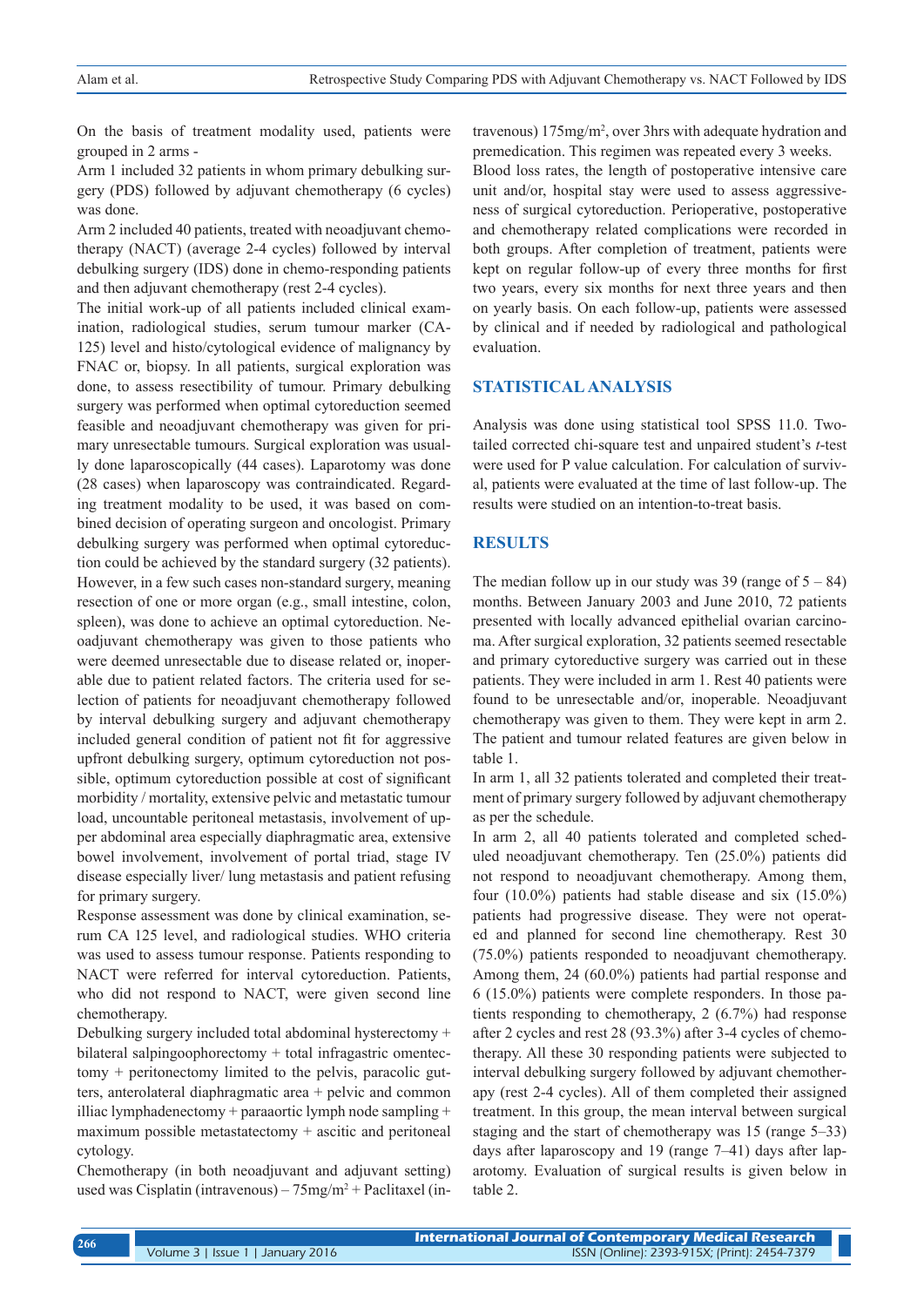Non standard surgeries included small intestinal resection, colectomy, low anterior resection, partial gastric resection, partial cystectomy and splenectomy.

Findings during surgery and perioperative events are given below in table 3. Most important findings were significantly less perioperative blood loss; hospital / ICU stay in arm 2, with nonsignificant difference in perioperative morbidities. Chemotherapy related complications were comparable in both arms.

There was no significant difference in recurrence rates in the two arms. In both arms, most of the recurrences were in the first 2-3 years of follow-up. As per the sites of relapse, it was more peritoneal in arm 2 and more metastatic recurrence in arm 1 (table 4). Metastatic sites were lung, liver, spleen and brain. Statistics shows trend towards better survival in patients who received NACT (table 4). However, no definite conclusion could be made as the difference as well as the duration of follow up was insufficient. The recurrence pattern

|                                             | Arm <sub>1</sub> | Arm <sub>2</sub> | P value |  |
|---------------------------------------------|------------------|------------------|---------|--|
|                                             | $(n = 32)$       | $(n = 40)$       |         |  |
| Age (years)                                 | $53.0 + -9.0$    | $58.0 + -4.5$    | 0.003   |  |
| Mean $+/-$ SD                               |                  |                  |         |  |
| $30-40$ years                               | $2(6.2\%)$       | $2(5.0\%)$       | 0.8     |  |
| $41-50$ years                               | 14 (43.8%)       | 13 (32.5%)       | 0.46    |  |
| $51-60$ years                               | 13 (40.6%)       | 19 (47.5%)       | 0.7     |  |
| $61-70$ years                               | $3(9.4\%)$       | $6(15.0\%)$      | 0.7     |  |
| Disease stage                               |                  |                  |         |  |
| Ш                                           | 19 (59.3%)       | 22 (55.0%)       | 0.89    |  |
| IV                                          | 13 (40.7%)       | 18 (45.0%)       | 0.89    |  |
| Tumour grade                                |                  |                  |         |  |
| 1                                           | $8(25.0\%)$      | $5(12.5\%)$      | 0.29    |  |
| 2                                           | 19 (59.4%)       | 26 (65.0%)       | 0.16    |  |
| $\mathbf{3}$                                | $5(15.6\%)$      | 09 (22.5%)       | 0.66    |  |
| Tumour histology                            |                  |                  |         |  |
| <b>Serous</b>                               | 15 (46.8%)       | 20 (50.0%)       | 0.98    |  |
| Mucinous                                    | $5(15.6\%)$      | $4(10.0\%)$      | 0.72    |  |
| Undifferentiated                            | 12 (37.5%)       | 16 (40.0%)       | 0.83    |  |
| CA-125(>30KU/L)                             | 27 (84.4%)       | 35 (87.5%)       | 0.97    |  |
| Staging procedure                           |                  |                  |         |  |
| Laparoscopy                                 | 21 (65.6%)       | 23 (57.5%)       | 0.65    |  |
| Laparotomy                                  | 11 (34.4%)       | $17(42.5\%)$     | 0.65    |  |
| Table-1: Patient and tumour characteristics |                  |                  |         |  |

| <b>Surgical results</b>   | Arm 1        | Arm <sub>2</sub> | P     |  |  |
|---------------------------|--------------|------------------|-------|--|--|
|                           | $(n = 32)$   | $(n = 30)$       | value |  |  |
| Optimum Cytoreduction     | $17(53.1\%)$ | 25 (83.3%)       | 0.02  |  |  |
| Suboptimum Cytoreduc-     | $15(46.8\%)$ | 5(16.7%)         | 0.02  |  |  |
| tion                      |              |                  |       |  |  |
| Nonstandard Surgery       | $11(34.4\%)$ | $8(26.6\%)$      | 0.7   |  |  |
| Organ Resected            |              |                  |       |  |  |
| Small Bowel               | $5(15.6\%)$  | $3(10.0\%)$      | 0.78  |  |  |
| Colon                     | $4(12.5\%)$  | $3(10.0\%)$      | 0.76  |  |  |
| <b>Bladder</b>            | $1(3.1\%)$   | $1(3.3\%)$       | 0.96  |  |  |
| Spleen                    | $1(3.1\%)$   | $0(0.0\%)$       | 0.33  |  |  |
| Stomach                   | $0(0.0\%)$   | $1(3.3\%)$       | 0.97  |  |  |
| Table-2: Surgical results |              |                  |       |  |  |

and the survival analysis are given below in table 4.

### **DISCUSSION**

Ovarian carcinoma is the leading cause of gynecologic cancer-related deaths in most advanced countries, as it leads to death of approximately half of patients.<sup>11</sup> In most patients, it is in the advanced stage at the time of presentation. Management of advanced ovarian cancer is a difficult and challenging task.<sup>12</sup> In management of both early and advanced carcinoma ovary, optimal cytoreduction by primary debulking surgery (PDS) followed by platinum and taxol based adjuvant chemotherapy, has been standard of care.<sup>1,2</sup> However, primary cytoreduction has not been established as the standard of care, by any prospective randomized trial

| <b>Operative Finding</b>                              | Arm 1               | Arm <sub>2</sub>        | P value          |  |
|-------------------------------------------------------|---------------------|-------------------------|------------------|--|
|                                                       | $(n = 32)$          | $(n = 30)$              |                  |  |
| <b>Advanced Disease</b>                               | 32 (100%)           | 30 (100%)               | $\overline{1.0}$ |  |
| Ascites                                               | 28(87.5%)           | $26(86.6\%)$            | 0.92             |  |
| <b>Omental Disease</b>                                | $24(75.0\%)$        | $18(60.0\%)$            | 0.32             |  |
| <b>Peritoneal Disease</b>                             | $20(62.5\%)$        | $\overline{12(40.0\%)}$ | 0.13             |  |
| Paraaortic Lymphade-<br>nopathy                       | $6(18.8\%)$         | $6(20.0\%)$             | $\overline{0.9}$ |  |
| Subdiaphragmatic<br>Nodules                           | $16(50.0\%)$        | $12(40.0\%)$            | 0.59             |  |
| <b>Liver Deposits</b>                                 | $5(15.6\%)$         | $3(10.0\%)$             | 0.78             |  |
| Largest Metastatic<br>Size                            |                     |                         |                  |  |
| 2cm                                                   | 31 (96.8%)          | $21(70.0\%)$            | 0.01             |  |
| 5cm                                                   | $17(53.1\%)$        | $9(30.0\%)$             | 0.11             |  |
| <b>Surgery Duration</b>                               |                     |                         |                  |  |
| Mean (minutes)                                        | 186                 | 164                     | 0.28             |  |
| Range (minutes)                                       | $70.0 - 350.0$      | 90.0-270.0              |                  |  |
| <b>Blood Loss Rate</b>                                |                     |                         |                  |  |
| Mean (cc)                                             | 2203                | 1148                    | 0.001            |  |
| Range (cc)                                            | $\frac{50.0}{50.0}$ | $50.0 - 3000.0$         |                  |  |
|                                                       | 5000.0              |                         |                  |  |
| <b>ICU</b> Stay                                       |                     |                         |                  |  |
| Mean (days)                                           | $\overline{5.3}$    | 3.0                     | 0.0001           |  |
| Range (days)                                          | $1.0 - 9.0$         | $1.0 - 5.0$             |                  |  |
| <b>Hospital Stay</b>                                  |                     |                         |                  |  |
| Mean $(days)$                                         | 28.6                | 16.1                    | 0.0001           |  |
| Range (days)                                          | $6.0 - 50.0$        | $4.0 - 30.0$            |                  |  |
| Perioperative Mor-<br>tality                          | $2(6.3\%)$          | $1(3.3\%)$              | 0.59             |  |
| Perioperative Mor-<br>bidity                          |                     |                         |                  |  |
| <b>Wound Infection</b>                                | $4(12.5\%)$         | $3(10.0\%)$             | 0.76             |  |
| <b>Wound Dehiscence</b>                               | $1(3.1\%)$          | $1(3.3\%)$              | 0.96             |  |
| Fever                                                 | $5(15.6\%)$         | $1(3.3\%)$              | 0.23             |  |
| <b>Chest Infection</b>                                | $1(3.1\%)$          | $1(3.3\%)$              | 0.96             |  |
| <b>Intestinal Fistula</b>                             | $3(9.4\%)$          | $2(6.6\%)$              | 0.69             |  |
| Intestinal Obstruct.                                  | $1(3.1\%)$          | $1(3.3\%)$              | 0.96             |  |
| <b>Urinary Fistula</b>                                | $1(3.1\%)$          | $0(0.0\%)$              | 0.33             |  |
| DVT / Embolism                                        | $1(3.1\%)$          | $2(6.6\%)$              | 0.95             |  |
| ICU: Intensive care unit, DVT: Deep venous thrombosis |                     |                         |                  |  |
| Table-3: Surgical findings and Perioperative events   |                     |                         |                  |  |

**International Journal of Contemporary Medical Research**  ISSN (Online): 2393-915X; (Print): 2454-7379 Volume 3 | Issue 1 | January 2016 **<sup>267</sup>**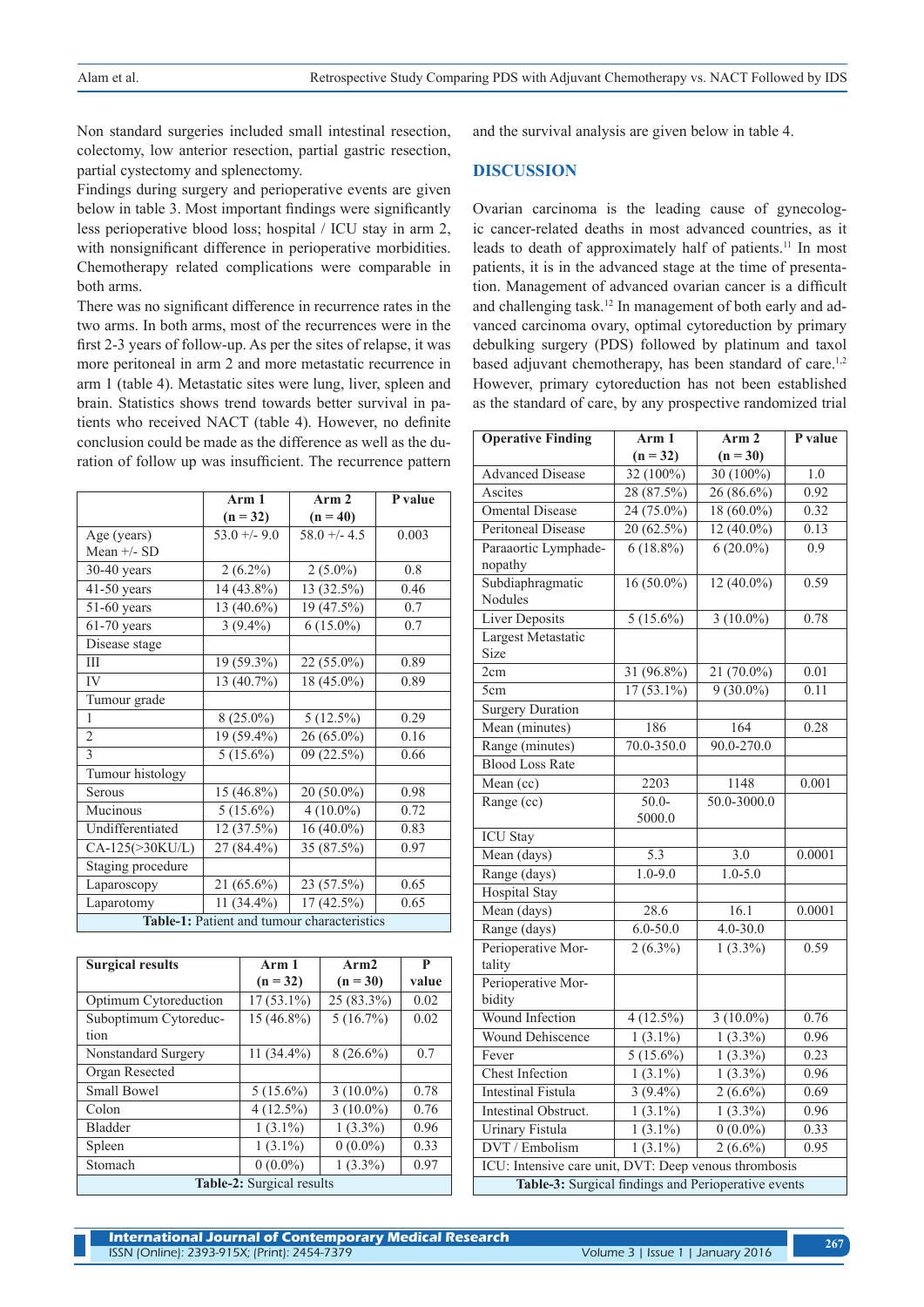|                                                             | Arm 1        | Arm 2       | P value |  |
|-------------------------------------------------------------|--------------|-------------|---------|--|
|                                                             | $(n = 32)$   | $(n = 30)$  |         |  |
| Recurrence Pattern                                          |              |             |         |  |
| Peritoneal Recurrence                                       | $5(15.6\%)$  | $7(23.3\%)$ | 0.65    |  |
| Metastasis                                                  | $4(12.5\%)$  | $2(6.7\%)$  | 0.73    |  |
| First year recurrence                                       |              |             |         |  |
| rate                                                        |              |             |         |  |
| $0-3$ month                                                 | $1(3.1\%)$   | $0(0.0\%)$  | 0.33    |  |
| 4-6 month                                                   | $1(3.1\%)$   | $0(0.0\%)$  | 0.33    |  |
| 7-9 month                                                   | $2(6.3\%)$   | $2(6.7\%)$  | 0.95    |  |
| $10-12$ month                                               | $5(15.6\%)$  | $3(10.0\%)$ | 0.78    |  |
| 5-year DFS Rate                                             | $9(27.0\%)$  | $9(29.0\%)$ | 0.87    |  |
| 5-year OS Rate                                              | $10(31.0\%)$ | $9(30.0\%)$ | 0.9     |  |
| Median PFS (months)                                         | 7.59         | 9.87        | 0.05    |  |
| Median DFS (months)                                         | 19.0         | 22.0        | 0.4     |  |
| Median OS (months)                                          | 28.0         | 25.0        | 0.5     |  |
| PFS: Progression-free survival, DFS: Disease-free survival, |              |             |         |  |
| OS: Overall survival                                        |              |             |         |  |
| Table-4: Recurrence and survival analysis                   |              |             |         |  |

till yet.<sup>13</sup> Various randomized trials and meta analysis have shown that "optimum cytoreduction and amount of residual disease after surgery" are the most important modifiable prognostic factors for survival in ovarian cancer.14,15 The fact that, the amount of post operative residual disease, significantly affects survival, makes the optimum cytoreductive surgery, a very crucial component in management of ovarian cancer. According to Gynaecological Oncology Group, the definition of optimum debulking is "Nil visible or, palpable residual disease or, minimum goal of <1cm or, preferably 0.5cm of residual disease". Also, after optimum cytoreduction is achieved, survival is same irrespective of surgery, if it is radical or, non radical surgery. Unfortunately, in 60- 70% patients, there will be only little benefit from primary debulking surgery, as optimum debulking is not possible, due to widespread extension of disease at presentation. Other than aggressive surgery, tumour biology is also a factor that determines the prognosis of surgery as is shown in several trials.16-18 Advanced stage at presentation and biology of the tumour, co-determine the poor prognosis and dismal survival in these patients. On the other side, chemotherapy has shown good response rate even in advanced stages of ovarian cancer. It has lead to various studies and trials incorporating chemotherapy in the neoadjuvant setting. Other possible advantages of neoadjuvant chemotherapy are that, due to the advanced stage at diagnosis, patients are usually in poor general condition. NACT leads to improved patient's performance status prior to surgery, owing to the reduction in tumour volume. Nutritional improvement ensues due to control of disease and relief of distressing symptoms of abdominal distension and discomfort, resulting in improved surgical results. Tumour volume reduction also leads to enhancement of sensitivity to chemotherapy.19 NACT also allows the in vivo assessment of tumour chemo sensitivity, which makes it easy to choose appropriate chemotherapy regimen. In the beginning, NACT was mainly used in patients who were medically unable to tolerate aggressive cytoreductive surgery. Later, this approach has been employed in women who, by diagnostic analysis, were unlikely to undergo successful optimal cytoreductive surgery.<sup>20</sup> Recently, interval debulking surgery has been introduced as a new concept, meaning a surgical procedure with debulking intent foreword and followed by cytoreductive chemotherapy.21 In some studies, platinum based chemotherapy regimens, in addition to producing higher response rates, have also shown to give a statistically significant survival advantages compared with drug regimens without platinum.<sup>3,22</sup> Unfortunately, most of the studies done, in this setting of neoadjuvant chemotherapy followed by secondary cytoreductive surgery are retrospective in nature.<sup>3-10</sup> They have shown mixed results, mainly in favor of this modality of treatment with increase rate of optimum cytoreduction, less rate of aggressive mutilating surgery, less morbidity and mortality, and similar or, better quality of life (QoL), median survival, disease-free survival (DFS) and overall survival (OS). After review of various trials and meta-analysis, it has been recommended by Gynaecological Cancer Intergroup Ovarian Cancer in the Consensus Conference (2004) that, "In advanced ovarian cancer, upfront maximum cytoreduction by primary debulking surgery (PDS), with goal of no residual disease should be undertaken, and when this is not possible, interval cytoreductive surgery (IDS), after 3-5 cycles of neoadjuvant chemotherapy, should be considered in patients who don't have progressive disease".23 An area of controversy are the criterias which will define the resectability of the tumour and consequently will lead to the selection of patients which might benefit from NACT approach. Different studies have used imaging based criteria for this purpose.<sup>24,25</sup> Nelson et al. showed, that the predictive value of a computed tomography scan demonstrating non resectability was only 67%*.* 24 A predictive index was developed by Bristow *et al.*, that was able to correctly predict surgical outcome.<sup>26</sup> The ability to identify patients undergoing optimal debulking was 80%. Ansquer *et al*. 3 and Vergote *et al*. 21 showed that, laparoscopy and in certain situations exploratory laparotomy can be used as a selection tool. Histological diagnosis, objective documentation of the extent of the disease and identification of patients who can be optimally debulked, are the possible benefits of such a procedure. Proper technique and immediate start of chemotherapy can overcome the issue of port site implantation, when such procedures are done.<sup>26</sup> In this retrospective analysis, we found that those patients, who were deemed unresectable or, inoperable because of disease or, patient related factors, they responded significantly well to neoadjuvant chemotherapy. Because of such response to neoadjuvant chemotherapy, there was significant increase in rate of optimum cytoreductive surgery in those patients. Our observations are similar to some of previous studies, which reported similar optimal debulking rate following NACT.<sup>27</sup> The most important aspect of this study was that, not only increased optimum surgery could be done in such poor prognostic pa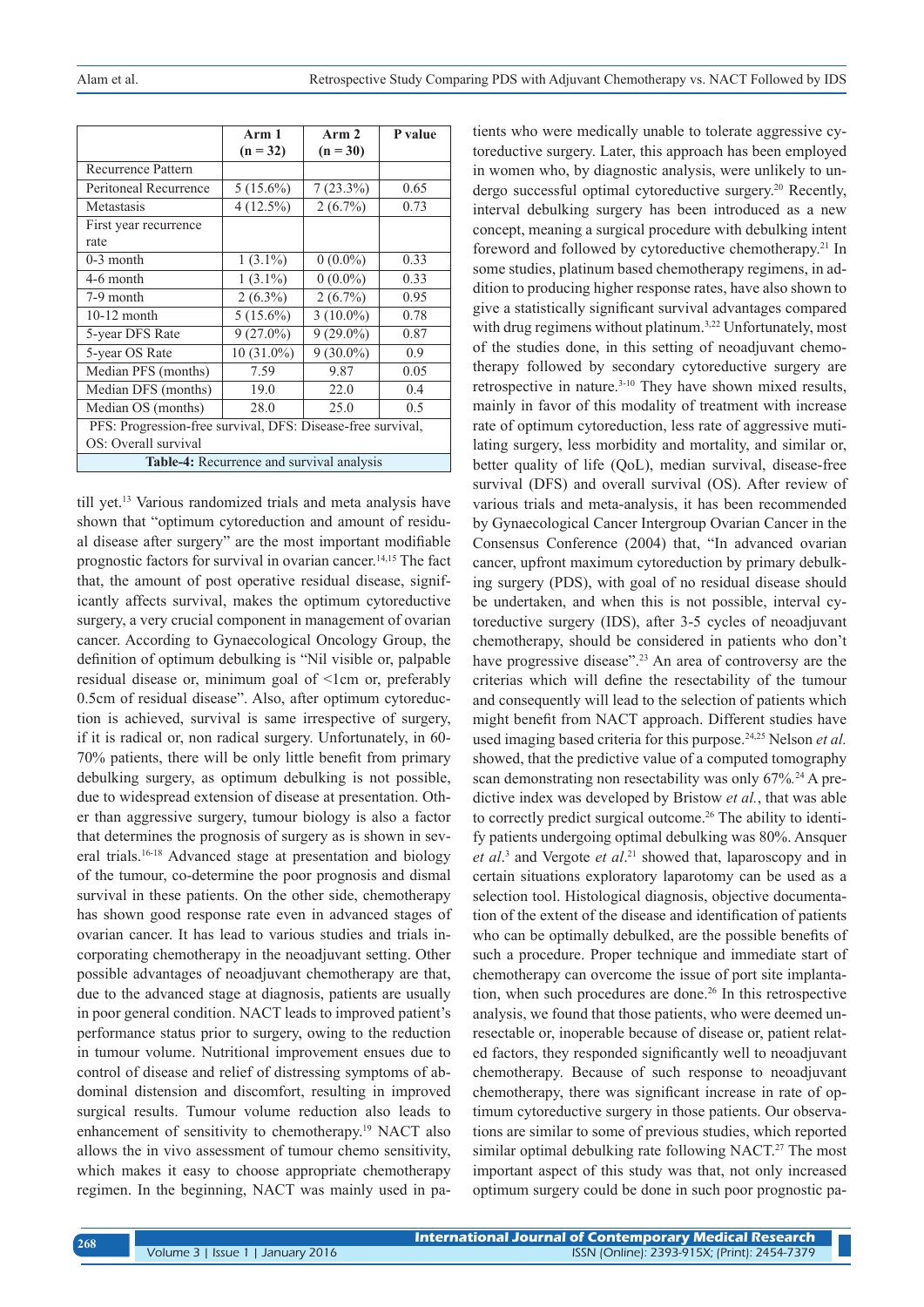tients, but also it was done with less aggressive approach depicted by significantly less blood loss rate, hospital / ICU stay and nonsignificant less rate of non standard surgeries to achieve optimum debulking along with less perioperative morbidities. These finding are consistent with the data of Schwartz *et al*. 20 who reported that neoadjuvant chemotherapy leads to decrease in the aggressiveness of debulking surgery. There was no significant gain in disease free survival (DFS) and overall survival (OS). Regarding overall survival, some previous studies have results similar to us,  $7,21,28$ but some have shown gain in survival with NACT.<sup>5,29</sup> The nonsignificant difference in disease free survival between the two arms is similar to the results of previous studies.<sup>18</sup> But it should be considered here that, in the neoadjuvant chemotherapy arm 2, patients were in poorer prognostic state than the conventional arm 1, according to disease and patient condition. The limitations of this study are that it is retrospective in nature, has small sample size, short follow-up, and the data regarding the quality of life or, disease free progression, are incomplete.

## **CONCLUSION**

In this study, we found that ovarian cancer even in advanced stages shows good response rate to neoadjuvant chemotherapy. It leads to significantly increased optimum cytoreductive surgery rate, that too with less aggressive approach, perioperative morbidity and mortality. Although, there was no significant gain in survival, but an alternative approach of neoadjuvant chemotherapy followed by interval debulking surgery and adjuvant chemotherapy, which gives equivalent survival to conventional approach of primary debulking surgery followed by adjuvant chemotherapy, can be considered equal or, even better especially in poor prognostic patients. If ongoing randomized trials show that this approach does not adversely affect long term survival, "morbidity related to ovarian cancer management" may evolve as a crucial factor in deciding treatment options.

## **REFERENCES**

- 1. Vergote I, van Gorp T, Amant F, Neven P, Berteloot P. Neoadjuvant chemotherapy for ovarian cancer. Oncology 2005;19:1615-22.
- 2. Rose PG, Nerenstone S, Brady MF, Clarke-Pearson D, Olt G, Rubin SC, *et al*. Gynecologic Oncology Group. Secondary surgical cytoreduction for advanced ovarian carcinoma. N Engl J Med 2004;351:2489-97.
- 3. Ansquer Y, Leblanc E, Clough K, Morice P, Dauplat J, Mathevet P, *et al*. Neoadjuvant chemotherapy for unresectable ovarian carcinoma: a French multicenter study. Cancer 2001;91:2329–34.
- 4. Fanfani F, Ferrandina G, Corrado G, Fagotti A, Zakut HV, Mancuso S, *et al*. Impact of interval debulking surgery on clinical outcome in primary unresectable FIGO stage IIIc ovarian cancer patients. Oncology

2003;65:316-22.

- 5. Kuhn W, Rutke S, Späthe K, Schmalfeldt B, Florack G, von Hundelshausen B, *et al*. Neoadjuvant chemotherapy followed by tumour debulking prolongs survival for patients with poor prognosis in International Federation of Gynecology and Obstetrics Stage IIIC ovarian carcinoma. Cancer 2001;92:2585–91.
- 6. Morice P, Dubernard G, Rey A, Atallah D, Pautier P, Pomel C, *et al*. Results of interval debulking surgery compared with primary debulking surgery in advanced stage ovarian cancer. J Am Coll Surg 2003;197:955-63.
- 7. Schwartz PE, Rutherford TJ, Chambers JT, Kohorn EI, Thiel RP. Neoadjuvant chemotherapy for advanced ovarian cancer: long-term survival. Gynecol Oncol 1999;72:93–9.
- 8. Wils J, Blijham G, Naus A, Belder C, Boschma F, Bron H, *et al*. Primary or delayed debulking surgery and chemotherapy consisting of cisplatin, doxorubicin, and cyclophosphamide in stage III-IV epithelial ovarian carcinoma. J Clin Oncol 1986;4:1068–73.
- 9. Neijt JP, ten Bokkel Huinink WW, van der Burg ME, van Oosterom AT, Willemse PH, Heintz AP, *et al*. Randomized trial comparing two combination chemotherapy regimens (CHAP-5 v CP) in advanced ovarian carcinoma. J Clin Oncol 1987;5:1157–68.
- 10. Lawton FG, Redman CW, Luesley DM, Chan KK, Blackledge G. Neoadjuvant (cytoreductive) chemotherapy combined with intervention debulking surgery in advanced, unresected epithelial ovarian cancer. Obstet Gynecol 1989;73:61–5.
- 11. Randall TC, Rubin SC. Cytoreductive surgery for ovarian cancer. Surg Clin North Am 2001;81:871-83.
- 12. Deppe G, Baumann P. Advances in ovarian cancer chemotherapy. Curr Opin Oncol 2000;12:481-91.
- 13. Thigpen T. The if and when of surgical debulking for ovarian cancer. N Engl J Med 2004;351:2544-6.
- 14. Griffiths CT. Surgical resection of tumour bulk in the primary treatment of ovarian carcinoma. Natl Cancer Inst Monogr 1975;42:101–4.
- 15. Bristow RE, Tomacruz RS, Armstrong DK, Trimble EL, Montz FJ. Survival effect of maximal cytoreductive surgery for advanced ovarian carcinoma during the platinum era: a meta-analysis. J Clin Oncol 2002;20:1248– 59.
- 16. Hoskins WJ, Bundy BN, Thigpen JT, Omura GA. The influence of cytoreductive surgery on recurrence-free interval and survival in small-volume stage III epithelial ovarian cancer: a Gynecologic Oncology Group study. Gynecol Oncol 1992;47:159–66.
- 17. Gadducci A, Sartori E, Maggino T, Zola P, Landoni F, Fanucchi A, *et al*. Analysis of failures after negative second-look in patients with advanced ovarian cancer: an Italian multicenter study. Gynecol Oncol 1998;68:150–5.
- 18. Pecorelli S, Odicino F, Favalli G. Ovarian cancer: best timing and applications of debulking surgery. Ann Oncol 2000;11:141–4.